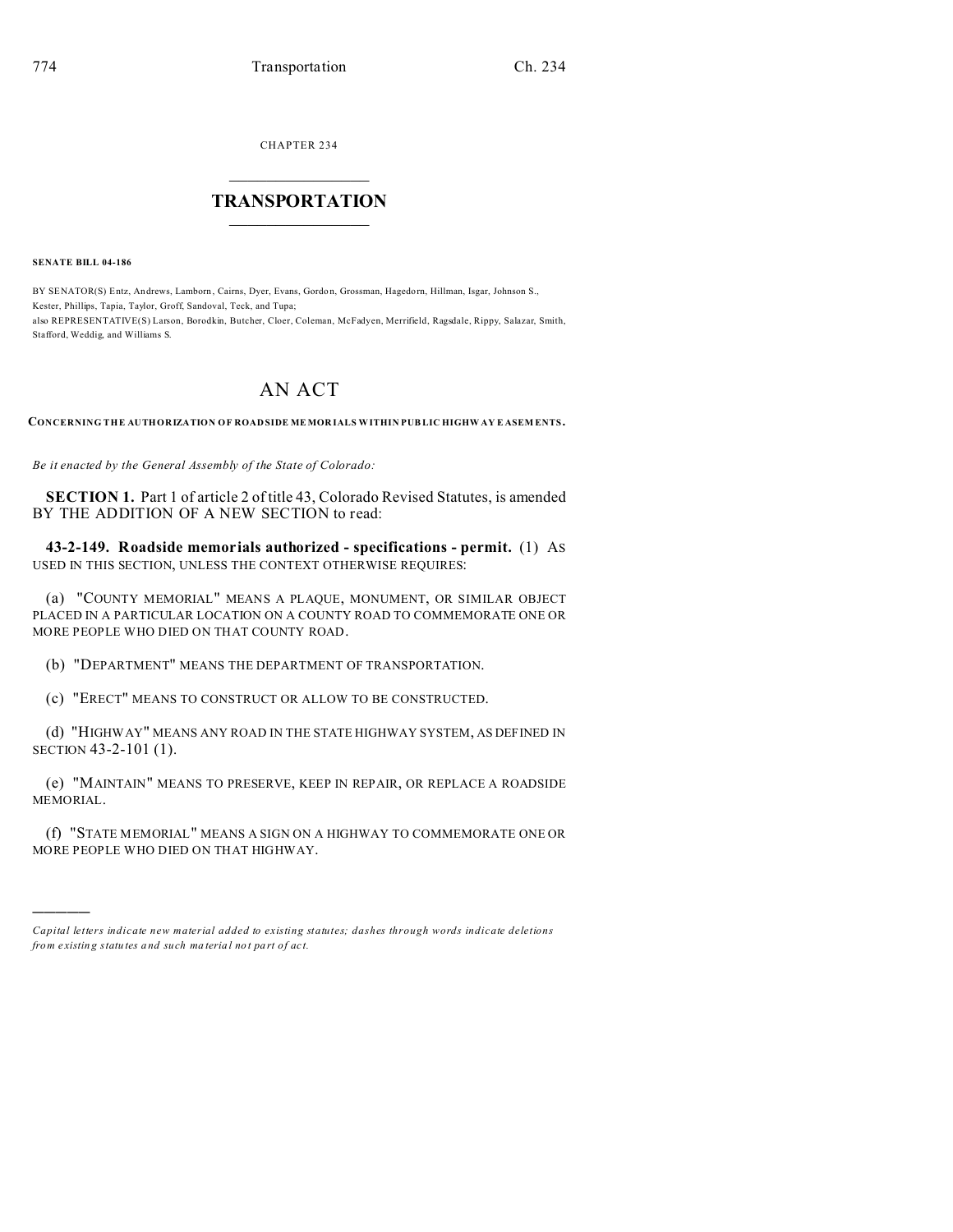## Ch. 234 Transportation 775

(2) (a) (I) THE DEPARTMENT SHALL ERECT AND MAINTAIN A STATE MEMORIAL REQUESTED IN ACCORDANCE WITH THIS SUBSECTION (2). THE DEPARTMENT SHALL BE EXCLUSIVELY RESPONSIBLE FOR THE TYPE, LOCATION, AND DESIGN OF THE STATE MEMORIAL.

(II) AN APPLICATION FOR A STATE MEMORIAL SHALL BE MADE ON A FORM PROVIDED BY THE DEPARTMENT, SHALL BE SIGNED BY THE APPLICANT OR THE APPLICANT'S DULY AUTHORIZED OFFICER OR AGENT, AND SHALL INCLUDE:

(A) THE NAME AND ADDRESS OF THE APPLICANT;

(B) THE NAME OF THEINDIVIDUAL MEMORIALIZED AND THE HIGHWAY WHERE SUCH INDIVIDUAL LOST HIS OR HER LIFE; AND

(C) A FEE TO BE DETERMINED BY THE DEPARTMENT; EXCEPT THAT SUCH FEE SHALL NOT EXCEED THE DIRECT AND INDIRECT EXPENSES ASSOCIATED WITH ERECTING AND MAINTAINING SUCH STATE MEMORIAL. THE DEPARTMENT SHALL TRANSMIT THE FEE TO THE STATE TREASURER FOR DEPOSIT IN THE STATE HIGHWAY FUND, CREATED IN SECTION 43-1-219.

(b) A STATE MEMORIAL SHALL BE LOCATED WITHIN THE HIGHWAY EASEMENT AS FAR FROM THE ROADWAY AS IS PRACTICABLE OR REASONABLY NECESSARY TO PRESERVE PUBLIC SAFETY AND FACILITATE HIGHWAY MAINTENANCE, GIVEN THE PROPOSED LOCATION. A STATE MEMORIAL SHALL CONTAIN THE NAME OF THE PERSON MEMORIALIZED AND SHALL BE ERECTED AND MAINTAINED FOR AT LEAST TWO YEARS.

(c) NOTWITHSTANDING ANY PROVISION OF THIS SECTION TO THE CONTRARY, IF ANY PROVISION OF THIS SECTION CONFLICTS WITH FEDERAL LAW, THE DEPARTMENT SHALL NOT ERECT OR MAINTAIN STATE MEMORIALS PURSUANT TO THIS SECTION.

(3) (a) (I) A PERSON MAY ERECT AND MAINTAIN A COUNTY MEMORIAL IF THE PROPOSED COUNTY MEMORIAL CONFORMS WITH THE REQUIREMENTS OF THIS SUBSECTION (3) AND, WHERE REQUIRED BY THE COUNTY, THE APPLICABLE BOARD OF COUNTY COMMISSIONERS, OR THE BOARD'S DESIGNEE, HAS ISSUED A PERMIT TO ERECT THE COUNTY MEMORIAL ON A COUNTY ROAD IN A PRIMARY OR SECONDARY SYSTEM, AS DESCRIBED IN SECTION 43-2-108. AN APPLICANT FOR A PERMIT TO ERECT A COUNTY MEMORIAL ON A COUNTY ROAD SHALL BE EXCLUSIVELY RESPONSIBLE FOR THE TYPE, LOCATION, AND DESIGN OF THE COUNTY MEMORIAL, SUBJECT TO THE REQUIREMENTS OF THIS SECTION.

(II) AN APPLICATION FOR A PERMIT SHALL BE MADE ON A FORM PROVIDED BY THE COUNTY, SHALL BE SIGNED BY THE APPLICANT ORTHEAPPLICANT'S DULY AUTHORIZED OFFICER OR AGENT, AND SHALL INCLUDE:

(A) THE TYPE, PROPOSED LOCATION, AND DIMENSIONS OF THE PROPOSED COUNTY MEMORIAL AND OTHER INFORMATION REQUIRED BY THE FORM;

(B) THE NAME AND ADDRESS OF THE APPLICANT;

(C) THE NAME OF THE INDIVIDUAL MEMORIALIZED AND THE HIGHWAY WHERE SUCH INDIVIDUAL LOST HIS OR HER LIFE;